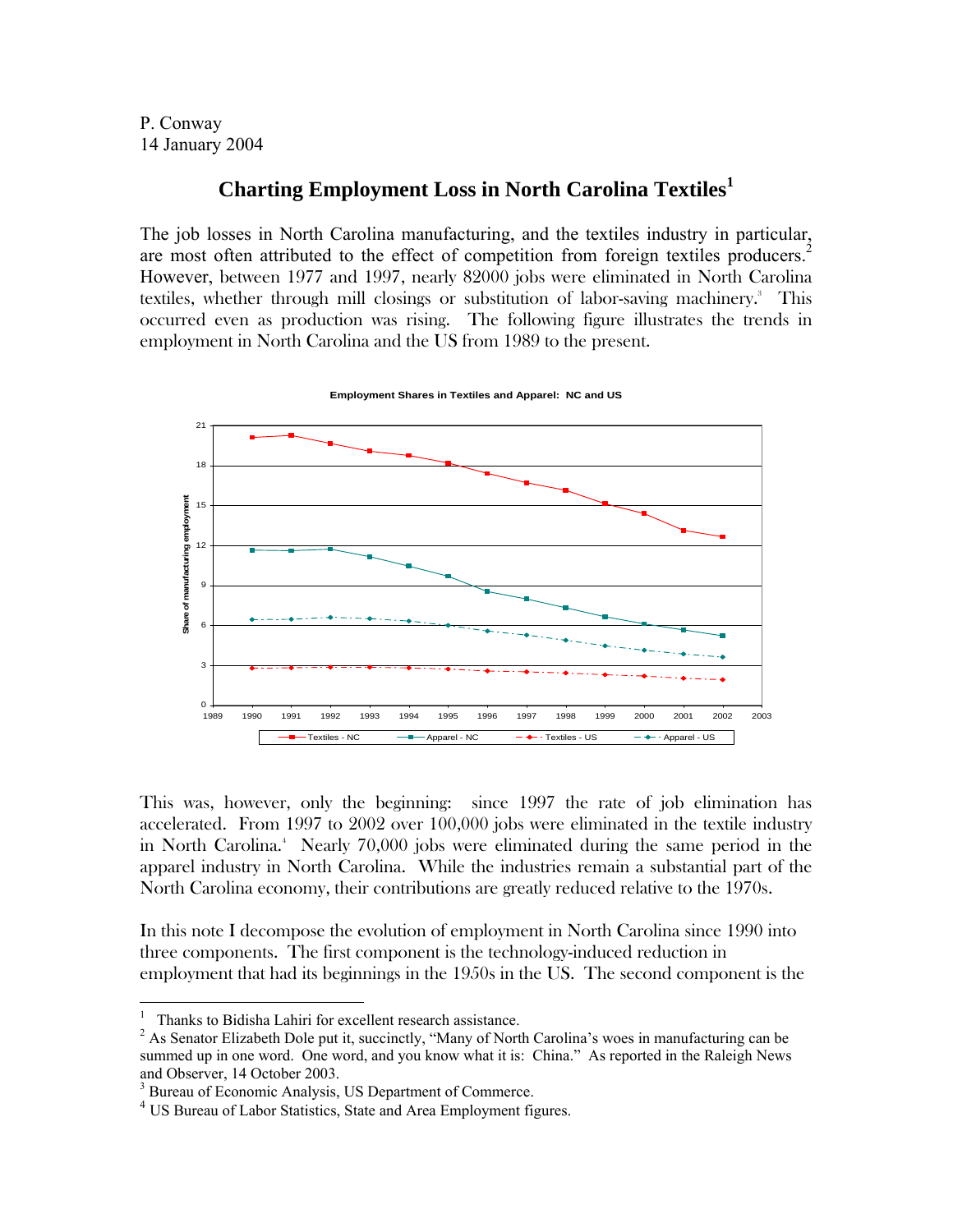cyclical movement in employment that can be attributed to textiles- and apparel-demand fluctuations along the business cycle. The third component is the effect attributable to increased competitive pressure from foreign products.

# The model.

It is beyond the scope of this note to derive a complete structural model of the employment decision. In its place, I consider a reduced-form model of the evolution of the number of individuals employed in a given industrial sector. There are three parts to this model:

- o The long-run evolution of employment in the sector is modeled as an errorcorrection process in industry-specific employment and overall manufacturing employment.
- o The business-cycle component is represented through inclusion of an indicator of state GDP, instrumented by its one-period lag value to reduce the potential for simultaneity bias. Also included are monthly dummy variables to correct for the seasonal influences of demand on employment.
- o The international competition component is represented by inclusion of indicators for a number of "events": implementation of NAFTA, the Asian crisis, lifting of textile quotas. The contribution of these events to the evolution of textiles and manufacturing employment will indicate the independent effect of international competition.

The estimating equation for industry i can be represented as:

$$
\Delta L_{\text{at}} = \sum_{s=1}^{\infty} \alpha_{is} \Delta L_{\text{at},s} + \sum_{s=1}^{\infty} \beta_{is} \Delta L_{\text{at},s} + \gamma_{i} L_{\text{at},l} + \delta_{i} L_{\text{at},l} +
$$

$$
\sum_{s=1}^{\infty} \theta_{is} \Delta Y_{\text{t},l} + \sum_{j=1}^{\infty} \eta_{ij} M_{j} + \epsilon_{\text{at}} . \tag{1}
$$

 $L_i$  is employment in industry i, a part of the manufacturing sector in North Carolina.  $L_{\text{m}}$  is aggregate employment in manufacturing,  $Y_{\mathbb{H}}$  is gross state product. M<sub>i</sub> are monthly dummy variables.  $\varepsilon_{\text{th}}$  is a random, normally distributed error.

Given the concerns that international competition has intensified in the late 1990s and has in effect caused a structural break, I choose to decompose the evolution of employment in a two-step application of (1). In the first step, I set aside the first m periods to initialize the model. I then create a time series of one-step-ahead forecasts of  $\Delta L$ . I estimate (1) over the first m periods, and then create the forecast of  $\Delta L_{\text{unit}}$ . I then increase the sample size to the first m+1 periods, and create the forecast of  $\Delta L_{amp}$ . Through successive enlargement of the sample, I derive a complete time series of these forecasts and associated standard errors. I denote this time series of forecasts as  $f_{\theta}$ , and the associated standard errors as  $\sigma_{\theta}$ .

In the second step, I derive the one-step-ahead forecast error  $\lambda_{\alpha} = f_{\alpha} - \Delta L_{\alpha}$ . I then create four event windows:

o NAFTA implemented: January-March 1994.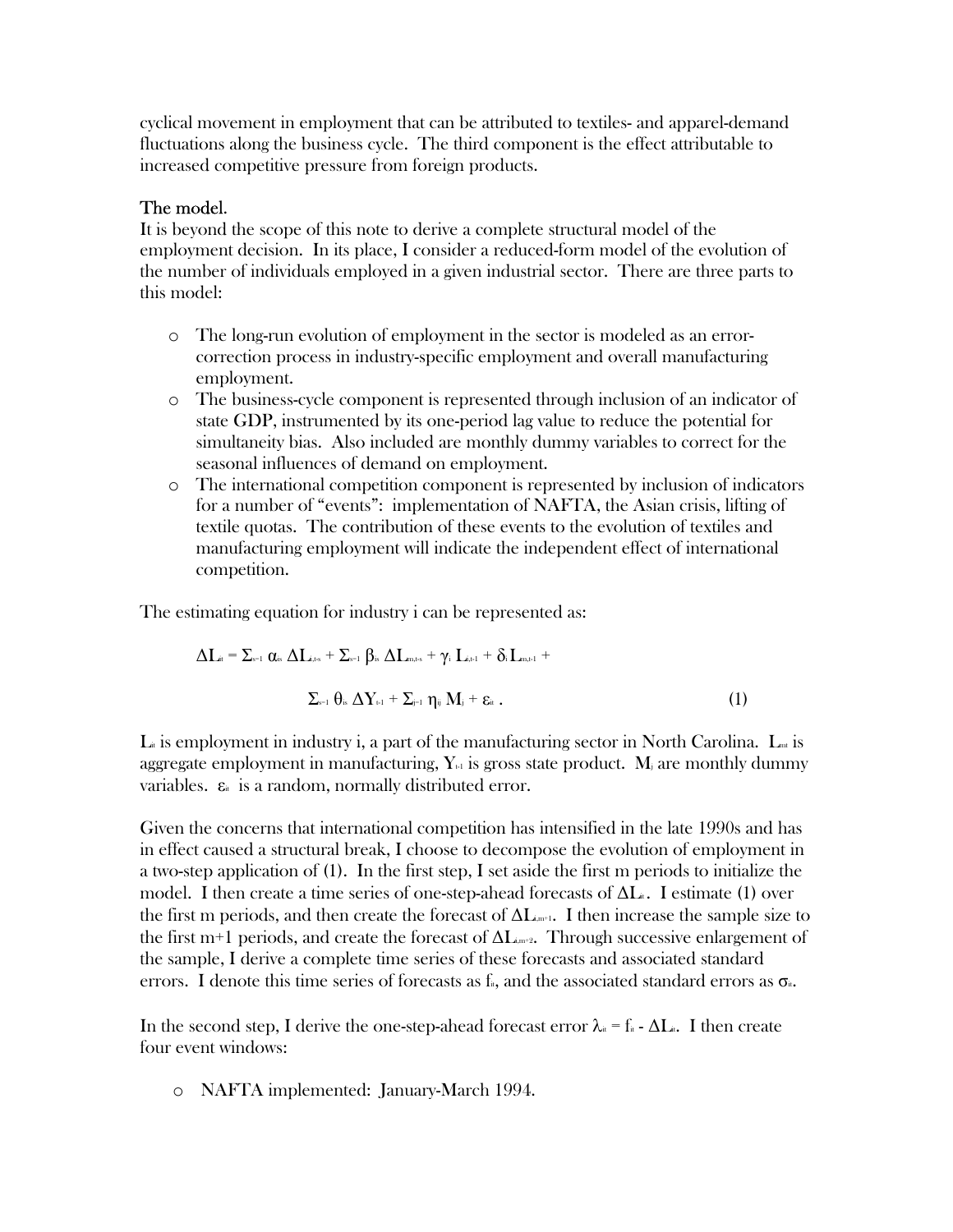- o Asian crisis (Thai baht depreciates): July-September 1997.
- o Phase II quota removal: January-March 1998
- o Phase III quota removal: January-March 2002.

For each event window e, there is a dummy variable  $D<sub>e</sub>$  that is equal to one in the event window and zero otherwise.

The test of the impact of international events on the evolution of employment is found in the second-stage regression:

$$
\lambda_{\text{it}} = \sum_{e} \phi_{e} D_{e} + \upsilon_{\text{it}} \tag{2}
$$

Each coefficient  $\varphi$ -measures the percentage-point difference between predicted and actual growth in employment in that month. The error  $v_{\alpha}$  is assumed random and normally distributed.

## Data.

The data on employment are monthly from May 1990 to May 2003 and are provided by the North Carolina Employment Security Commission. They are converted to logarithms prior to the analysis of equation (1). Data on gross state product is reported on a quarterly basis by the Bureau of Economic Analysis, US Department of Commerce. I use a linear transformation to interpolate values of this variable for use in the regressions and convert the value to its logarithm. The monthly dummy variables and event dummies are created as described above.

The industries i used in this analysis are

| <b>Textile Mills</b>              |
|-----------------------------------|
| <b>Textile Product Mills</b>      |
| <b>Textile Furnishings Mills</b>  |
| <b>Apparel Knitting Mills</b>     |
| Cut and Sew Apparel Manufacturing |
|                                   |

The initializing period is defined to be May 1990 to May 1993, and one-step-ahead forecasts begin in June 1993. Specification tests (not reported) indicate that two lags of the right-hand side first differences are optimal.

#### Results.

 $\overline{a}$ 

As an illustration of the underlying error-correction process, Table 1 reports the results fromthe regression on textile mills from May 1990 to May 2003.<sup>5</sup> The values of  $\alpha_{\text{\tiny{ext}}}$  (-0.175) and  $\alpha_{\alpha}$  (-0.021) are negative, as expected, and are declining with the length of the lag. The values of  $\beta_{\text{B1}}$  (0.076) and  $\beta_{\text{B2}}$  (0.352) are positive, as anticipated: positive shocks to manufacturing employment have a significant positive effect on textile-mill employment witha two-month lag.  $\theta_{\text{net}}$  (1.408)and  $\theta_{\text{net}}$  (0.090) are positive, as expected: positive shocks

<span id="page-2-0"></span> $5$  The results for shorter time periods and for the other industries in the sample are available on demand.

<span id="page-2-1"></span> $6\,\,$  In this and in what follows, the significance is defined at the 95 percent level of confidence.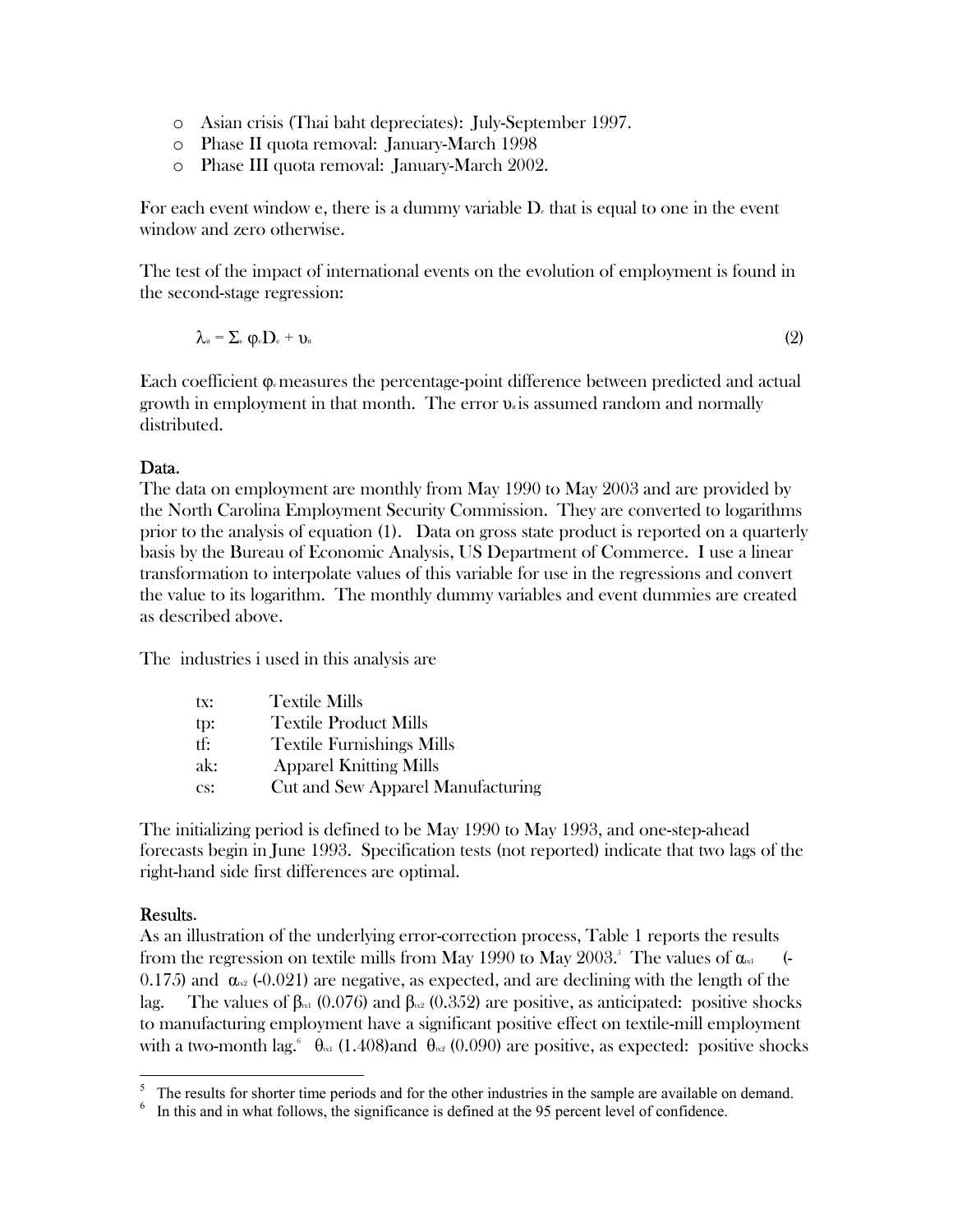to real gross state product have a positive impact on textile-mill employment with a lag. The one-period lag effect  $\theta_{\text{rel}}$  is significantly different from zero. There is clear evidence of seasonality in textile-mill employment:  $\eta_{\text{N}t}$  are significantly different from zero (defined as the January effect) for March, June, July, September and October. All but July, October and November are positive, indicating that the January effect of employment growth is among the smallest monthly effects.

| Source                                          |                |                                      | - SS                           | df       |                                   | ΜS               |                         | Number of $obs =$                                                | 156      |
|-------------------------------------------------|----------------|--------------------------------------|--------------------------------|----------|-----------------------------------|------------------|-------------------------|------------------------------------------------------------------|----------|
|                                                 |                |                                      |                                |          |                                   |                  |                         | $F(19, 136) = 7.31$                                              |          |
|                                                 |                | Model   .007030101 19 .000370005     |                                |          |                                   |                  | $Prob > F$ = 0.0000     |                                                                  |          |
|                                                 |                | Residual   .006883197 136 .000050612 |                                |          |                                   |                  | $R$ -squared = $0.5053$ |                                                                  |          |
|                                                 |                |                                      |                                |          |                                   |                  |                         | Adj R-squared = $0.4362$                                         |          |
|                                                 |                |                                      |                                |          | Total   .013913298 155 .000089763 |                  |                         | $Root MSE = .00711$                                              |          |
|                                                 |                |                                      |                                |          |                                   |                  |                         |                                                                  |          |
| $\Delta L_{\rm ext}$                            |                |                                      |                                |          |                                   |                  |                         | Coef. Std. Err. t P> t  [95% Conf. Interval]                     |          |
| $\mathbf{L}_{\text{txt-1}}$                     |                |                                      | ------------------------------ |          |                                   |                  |                         | $(0.0361069 \t .0081252 \t 4.44 \t 0.000 \t .0200389 \t .052175$ |          |
| $\Delta L_{\scriptscriptstyle\rm ext\text{-}1}$ |                |                                      |                                |          |                                   |                  |                         | $\vert$ -.1749238 .0921002 -1.90 0.060 -.3570575 .00721          |          |
| $\Delta L_{\textrm{\tiny{ext-2}}}$              |                |                                      | $ -.0207618$                   | .0918955 |                                   | $-0.23$          | 0.822                   | $-.2024908$ .1609672                                             |          |
| $L_{\rm mt-l}$                                  |                |                                      | $1 - 0836534$                  | .022342  |                                   | $-3.74$          | 0.000                   | $-.1278361 - .0394708$                                           |          |
| $\Delta L_{\rm mt\text{-}1}$                    |                |                                      | .0758501 .1705128              |          |                                   | 0.44             | 0.657                   | $-.2613493$ .4130494                                             |          |
| $\Delta L_{\rm mt-2}$                           |                |                                      | 1.3523925                      | .1665307 |                                   | 2.12             | 0.036                   | .023068                                                          | .6817171 |
| $\Delta Y_{\scriptscriptstyle\rm tl}$           |                |                                      | 1.408523                       | .5257996 |                                   | 2.68             | 0.008                   | .3687224 2.448324                                                |          |
| $\Delta\mathbf{Y}$ 1-2                          |                |                                      | .0898806                       | .585294  |                                   | 0.15             | 0.878                   | $-1.067574$                                                      | 1.247335 |
|                                                 | M <sub>2</sub> | $\mathbf{L}$                         | .0055198                       | .003111  |                                   | 1.77             |                         | $0.078 - 0006323$ .0116719                                       |          |
|                                                 | $M_3$          |                                      | $ $ .0080803                   | .0031824 |                                   | 2.54             |                         | 0.012 .0017868                                                   | .0143737 |
|                                                 | $\rm M_{4}$    |                                      | 1.0026146                      | .0029187 |                                   | 0.90             | 0.372                   | $-.0031574$ .0083865                                             |          |
|                                                 | M <sub>5</sub> |                                      | 1.0024897                      | .0028645 |                                   | 0.87             | 0.386                   | $-.0031749$                                                      | .0081544 |
|                                                 | $\rm M_6$      |                                      | $ $ .0093609                   | .0029052 |                                   | 3.22             | 0.002                   | .0036158 .0151061                                                |          |
|                                                 | M <sub>7</sub> |                                      | $1 - .0108154$                 | .0029896 |                                   | $-3.62$          | 0.000                   | $-.0167275 - .0049033$                                           |          |
|                                                 | $M_8$          |                                      | 1.0038482                      | .003282  |                                   | 1.17             | 0.243                   | $-.0026422$ .0103385                                             |          |
|                                                 | $M_{\odot}$    |                                      | .0068484                       | .0033091 |                                   | 2.07             | 0.040                   | .0003044                                                         | .0133923 |
| $M_{10}$                                        |                | $\mathbf{L}$                         | $-.0061194$                    | .0030942 |                                   | $-1.98$          | 0.050                   | $-.0122383 - 5.10e-07$                                           |          |
| $M_{11}$                                        |                |                                      | $\vert$ -.000081               |          |                                   | $.0029087 -0.03$ |                         | $0.978 - 0.058332$ .0056712                                      |          |
| $M_{12}$                                        |                |                                      | $\vert$ .0026806               | .0028947 |                                   | 0.93             |                         | $0.356 - .0030439$                                               | .008405  |
|                                                 |                |                                      | Constant   .3703045            | .1132683 |                                   | 3.27             | 0.001                   | .1463096 .5942994                                                |          |
|                                                 |                |                                      |                                |          |                                   |                  |                         |                                                                  |          |

#### Table 1: Evolution of employment in the NC textiles sector

The error-correction effects indicate a significant tendency for industry employment to converge to a constant ratio of manufacturing employment ( $\delta_{\rm B}$  = -0.084) but no such evidence of convergence to a constant long-run employment level specific to the industry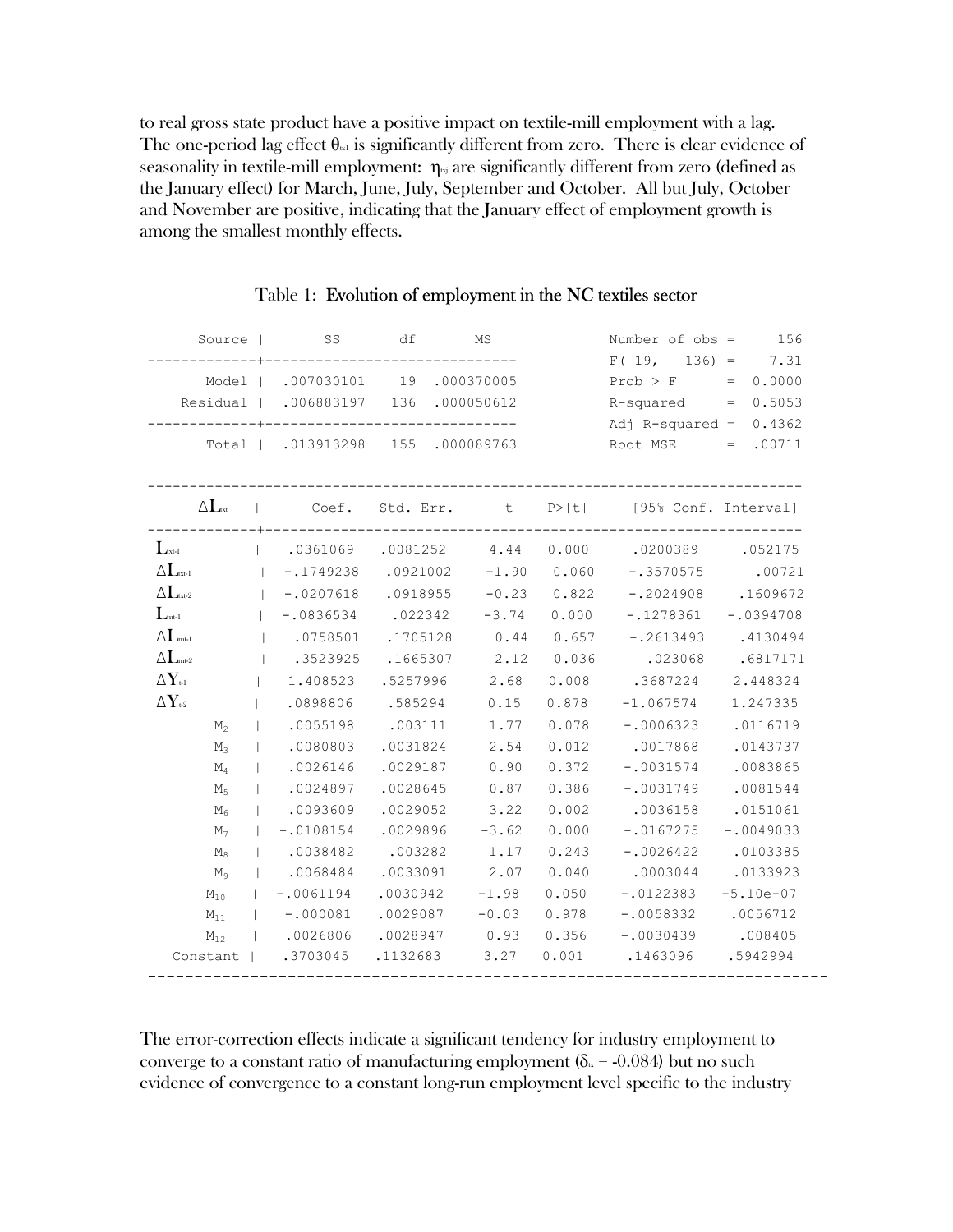$(\gamma_{\alpha} = 0.036)$ . In fact, this is evidence of a significant snowballing effect of employment losses over time.

This specification thus has reasonable characteristics. It also explains a significant percentage of the variation in the textile-mill employment growth over time, as the  $F(19,136)$  statistic indicates and the  $\mathbb{R}^2$  confirms.

# Hypothesis testing.

Our null hypothesis for this exercise is that (1) and the coefficients estimated from it are a complete characterization of the employment growth evolution in North Carolina. The alternative hypothesis is that this set of models fails to predict the impact on textile employment due to a series of trade "events" beginning with NAFTA in 1994, including the Asian crisis exchange-rate meltdown in 1997, and various phases of the ATC quota removal between 1995 and 2003. To test the null against the alternative, I create a onestep-ahead forecast for each month in the sample, using the estimation of (1) for those observations prior to that month. This one-step-ahead forecast  $f_{\alpha}$  is used to create the onestep-ahead forecast error (predicted minus actual) defined as  $\lambda_{\alpha}$  above. The  $\lambda_{\alpha}$  for the five textile industries are then stacked, forming a sample of 600 observations of forecast error. Regression (2) is undertaken for the stacked sample and for the event windows defined above. The results of this regression are reported in Table 2.

The alternative hypothesis predicts that  $\lambda_{\alpha}$  will be significantly larger in the trade event windows: in terms of equation (2),  $\varphi$  > 0 for all events e. In fact, there are no significant coefficients larger than zero on the event windows. There is one significant coefficient, but it is the negative effect attached to the quota-removal Phase 2 window. Thus, the alternative hypothesis must be rejected in favor of the null hypothesis of no effects of these international-trade "events".

#### Events indicated by the data.

While the test rejects the hypothesis that international events led to sharp drops in employment, it is possible to approach the data in more disaggregated fashion: which observations of the one-step-ahead forecasts are two standard deviations from zero? Figures 1 through 5 illustrate the one-step-ahead forecasts and associated 95 percent confidence bounds derived from  $\sigma_{\text{th}}$  for employment growth in the five sectors. Consider Figure 1, for textile mills. There are three months in which the forecast errors are significantly positive: April 1997, November 1997, and May 2001. None of these fall within the event windows, although the 1997 observations may well be associated with the Asian crisis. There are also four observations in which actual significantly exceeded predicted: July 1994, February 1998, October 2002 and January 2003. The second falls within the Phase II quota removal window.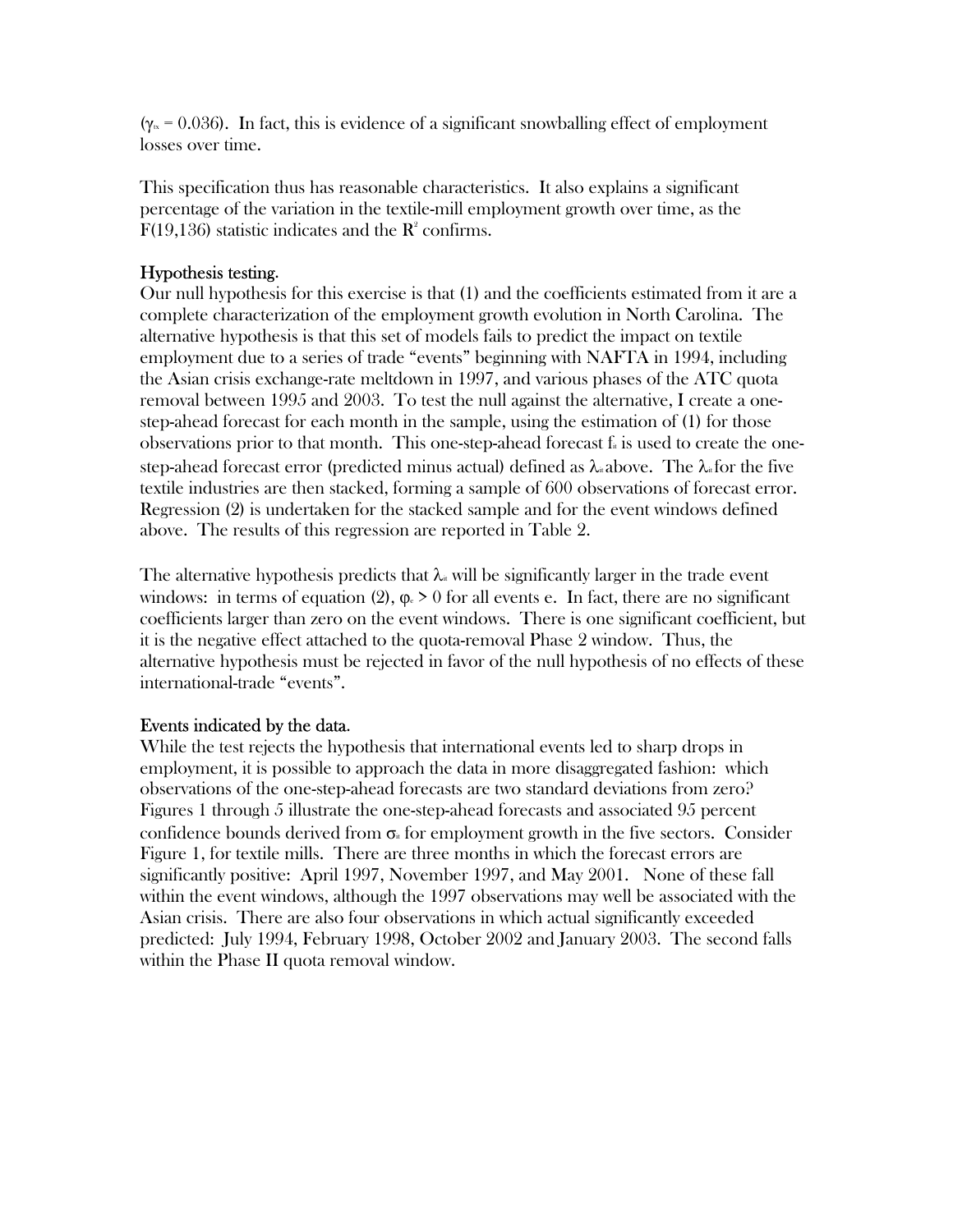

Figure 1: One-step-ahead forecast errors for textile-mill employment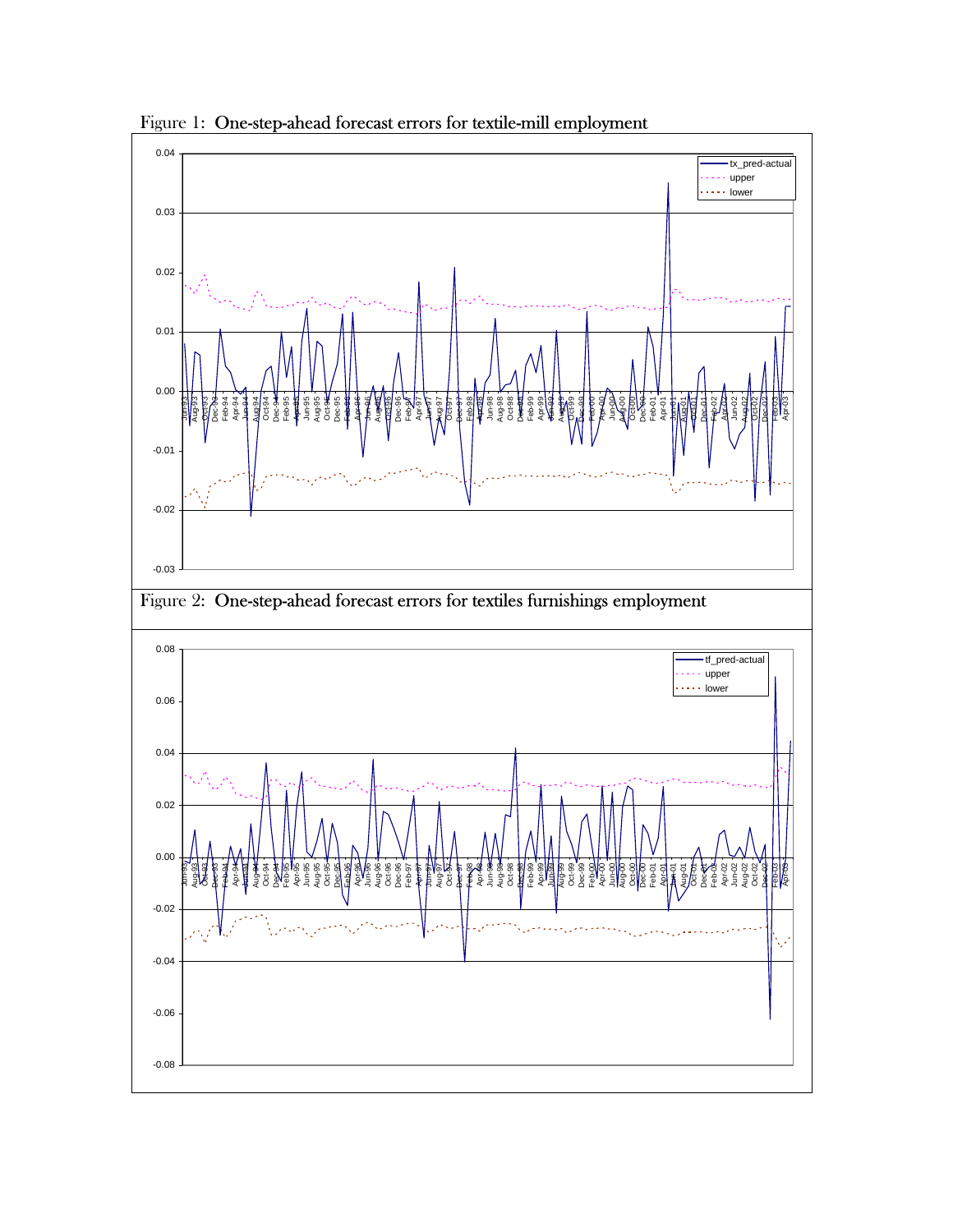

Figure 3: One-step-ahead forecasts for textile products employment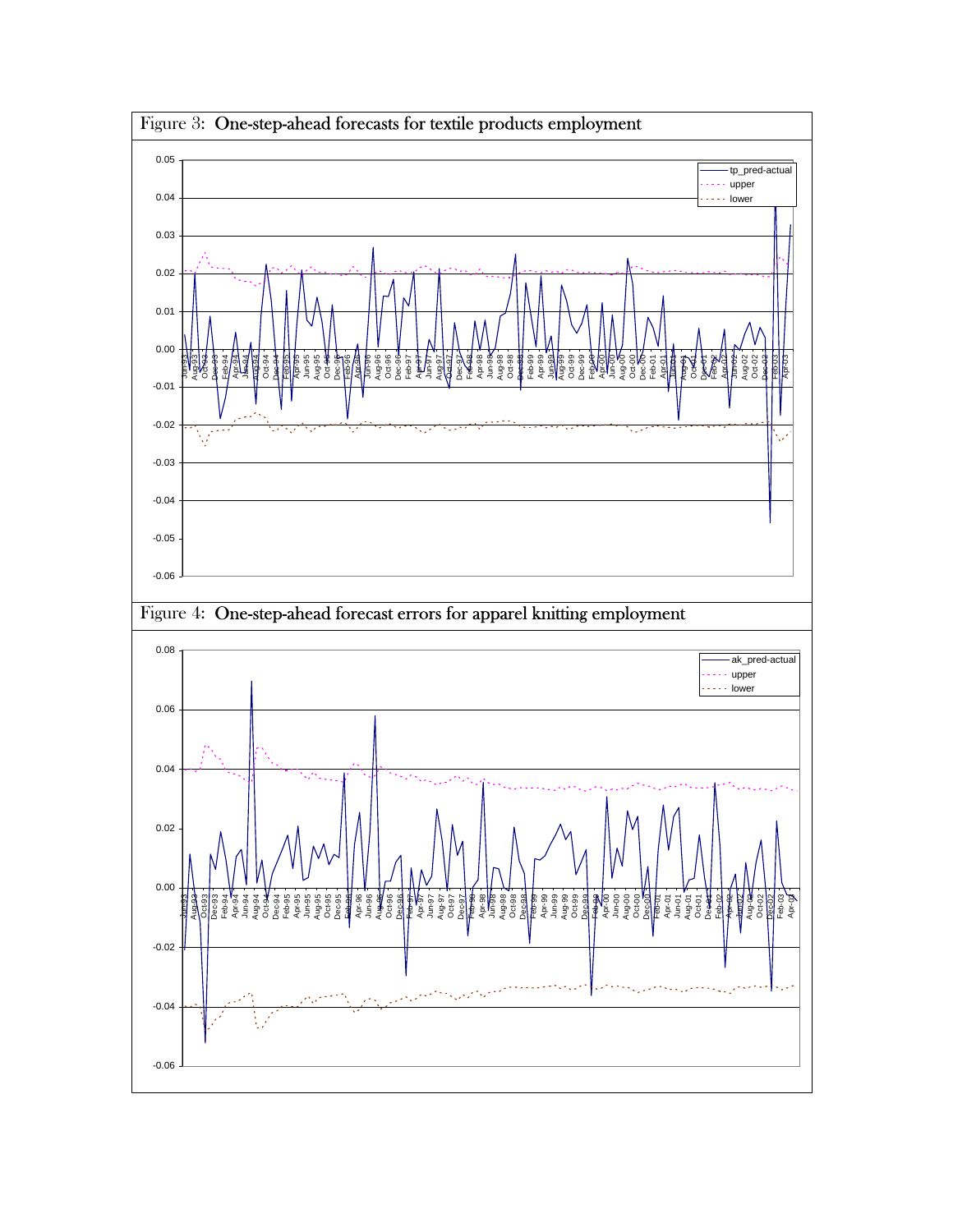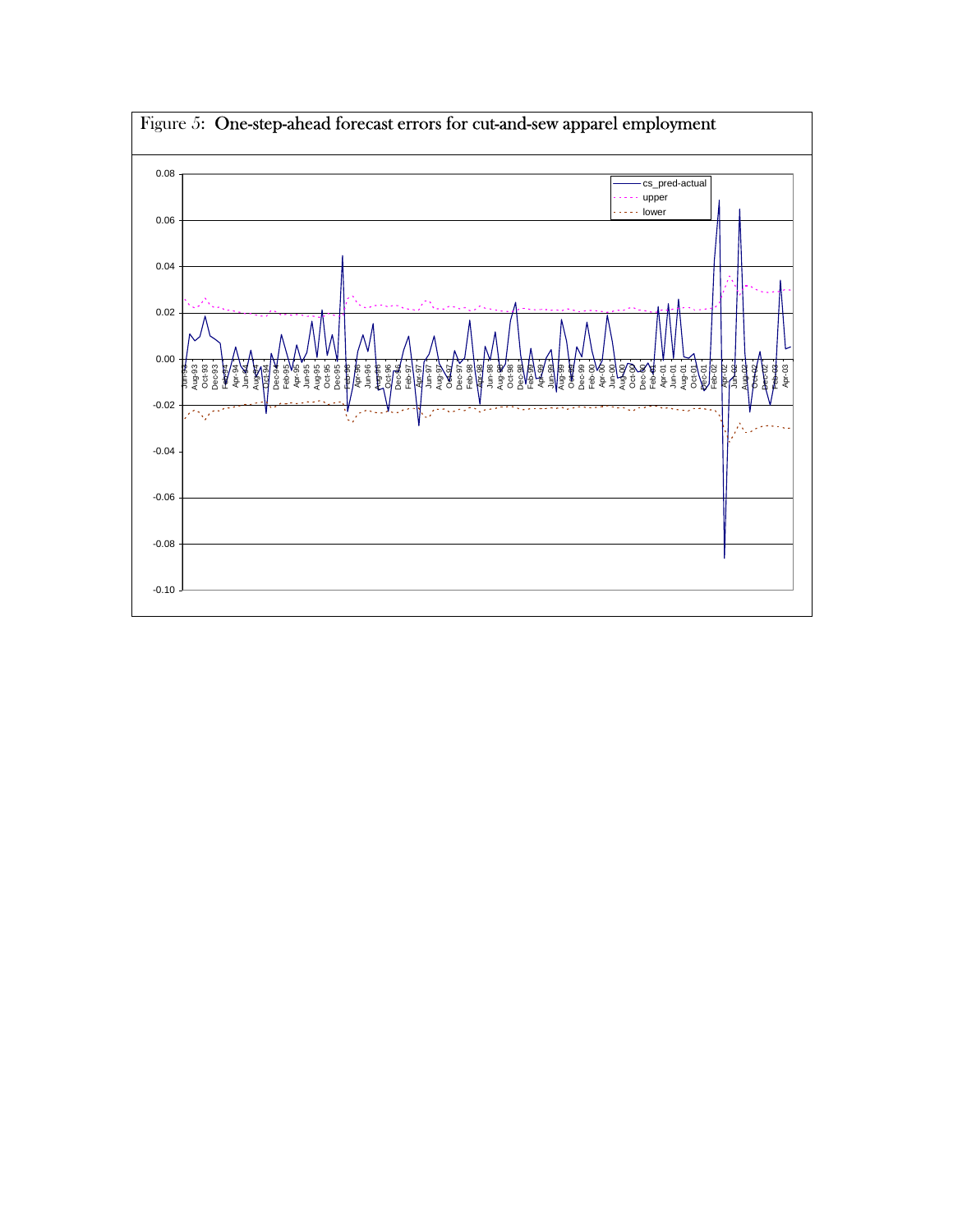Figure 2 illustrates the one-step-ahead forecast error for textile furnishings employment for these 120 months. There are six observations with positive error outside the confidence bounds: October 1994, May 1995, July 1996, December 1998, February 2003 and May 2003. None of these falls within a trade event window as defined above. There are four observations with negative and significant forecast error (i.e., better than expected employment change): January 1994, May 1997, January 1998 and January 2003. The January 1994 and January 1998 both fall within trade event windows.

Figure 3 illustrates the one-step-ahead forecasts error for textile products employment. There are eight observations with error significantly greater than zero: October 1994, May 1995, July 1996, August 1997, November 1998, September 2000, February 2003 and May 2003. The January 2003 observation is the only one with error significantly less than zero.

Figure 4 illustrates the forecast error for apparel knitting employment. There are four observations with significantly positive forecast error: July 1994, January 1996, July 1996, and January 2002. Three observations are significantly negative: October 1993, January 2000, and December 2002.

Figure 5 illustrates the forecast error associated with apparel cut-and-sew operations. Those observations with forecast error significantly greater than zero are September 1995, January 1996, November 1998, March 2001, May 2001, July 2001, March 2002, July 2002 and March 2003. Those with forecast error significantly less than zero are October 1994, April 1997, and April 2002.

#### Conclusions.

The hypothesis test undertaken here indicates that once the long-term tendency toward negative employment growth is controlled for, there is no significant independent effect of trade events such as NAFTA, the collapse of the Baht, or the later Asian crisis. While testing for robustness is certainly necessary, these initial results do not suggest the cataclysmic effects of loosening trade restrictions on employment growth that are often mentioned in the literature.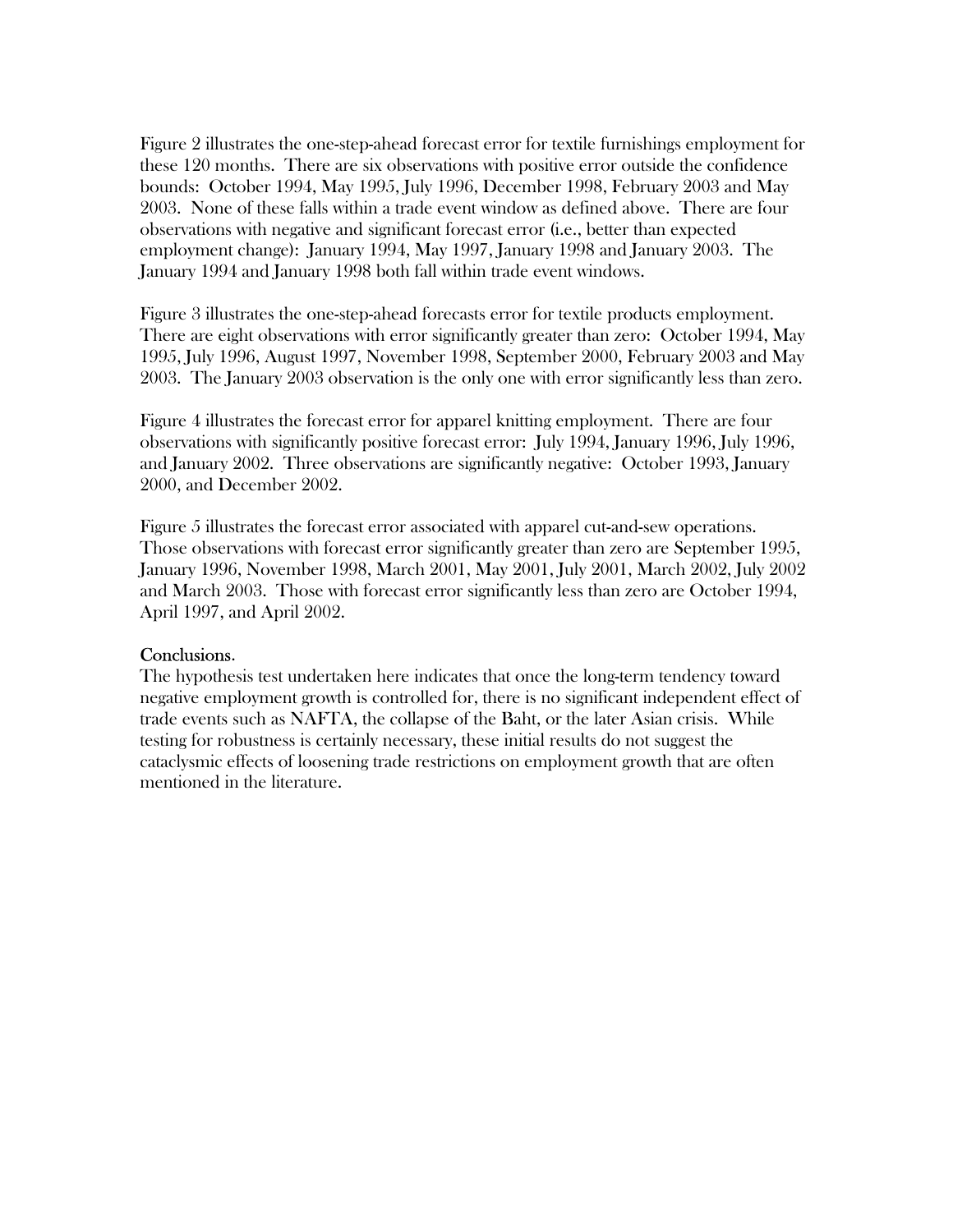| Source   | <b>SS</b>                                         | df       | MS      |       | Number of $obs =$                                      | 600         |
|----------|---------------------------------------------------|----------|---------|-------|--------------------------------------------------------|-------------|
| -------- | -------------------------------                   |          |         |       | $F(9, 590) = 2.65$                                     |             |
|          | Model   .005015512 9 .000557279                   |          |         |       | Prob > F                                               | $= 0.0051$  |
|          | Residual   .124098073 590 .000210336              |          |         |       | $R$ -squared $=$                                       | 0.0388      |
|          |                                                   |          |         |       | $Adj$ R-squared =                                      | 0.0242      |
|          | Total   .129113585 599 .000215549                 |          |         |       | Root MSE                                               | $= 0.0145$  |
|          |                                                   |          |         |       |                                                        |             |
|          |                                                   |          |         |       |                                                        |             |
|          |                                                   |          |         |       | Coef. Std. Err. $t \quad p >  t $ [95% Conf. Interval] |             |
|          |                                                   |          |         |       |                                                        |             |
| nafta    | $-.0055797$ $.0037969$ $-1.47$ 0.142              |          |         |       | $-0130368$                                             | .0018773    |
| baht     | $-0001094$                                        | .0037969 | $-0.03$ | 0.977 | $-0075665$                                             | .0073476    |
|          | asian2   .0006505                                 | .0059997 | 0.11    | 0.914 | $-.0111328$                                            | .0124338    |
|          | $phase2$   $-.0089934$                            | .0037969 | $-2.37$ | 0.018 | $-.0164505$                                            | $-.0015363$ |
| $phase3$ | .0028978                                          | .0037969 | 0.76    | 0.446 | $-.0045592$                                            | .0103549    |
| tx dum   | $-.0013666$                                       | .0018723 | $-0.73$ | 0.466 | $-0050438$                                             | .0023107    |
| tp dum   | .001482                                           | .0018783 | 0.79    | 0.430 | $-.0022071$                                            | .005171     |
| tf dum   | $\begin{array}{ccc} \vert & .0019654 \end{array}$ | .0018783 | 1.05    | 0.296 | $-.0017236$                                            | .0056545    |
| ak dum   | .0055745                                          | .0018783 | 2.97    | 0.003 | .0018855                                               | .0092635    |
| cons     | .0017178                                          | .0013477 | 1.27    | 0.203 | $-000929$                                              | .0043647    |
|          |                                                   |          |         |       |                                                        |             |

# Table 2: Testing the Importance of Trade Events to Employment Evolution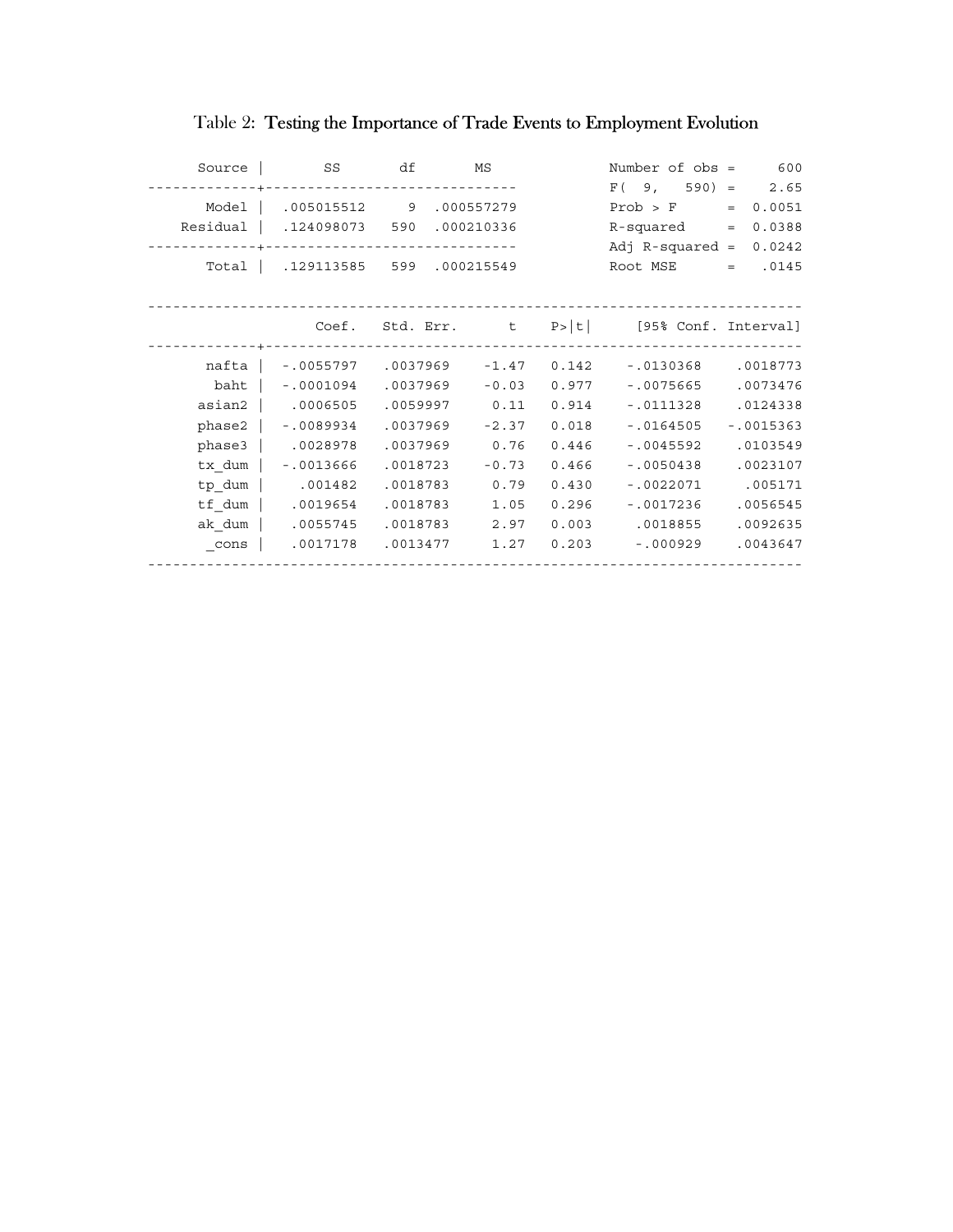# Table 3: Significant errors in one-step-ahead forecast

Predicted exceeded actual (consistent with negative shock)

1994: July ak October tp, tf 1995: May tf, tp September cs 1996 Januarycs, ak July ak, tp, tf 1997 April tx August tp November tx 1998 November cs, tp December tf 2000 September tp<br>2001 March cs March cs May cs, tx July cs 2002 Januaryak March cs July cs 2003: February tp, tf March cs May tp, tf

Predicted less than actual (consistent with positive shock)

| 1993<br>1994 | October<br>Januarytf | ak                     |
|--------------|----------------------|------------------------|
|              | July                 | tx                     |
|              | October              | CS                     |
| 1997:        | April                | $\overline{\text{cs}}$ |
|              | May                  | tf                     |
| 1998         | Januarytf            |                        |
|              | February             | tx                     |
| 2000         | Januaryak            |                        |
| 2002         | Januarycs            |                        |
|              | April                | CS                     |
|              | October              | tx                     |
|              | December             | ak                     |
| 2003         | Januarytx, tp, tf    |                        |